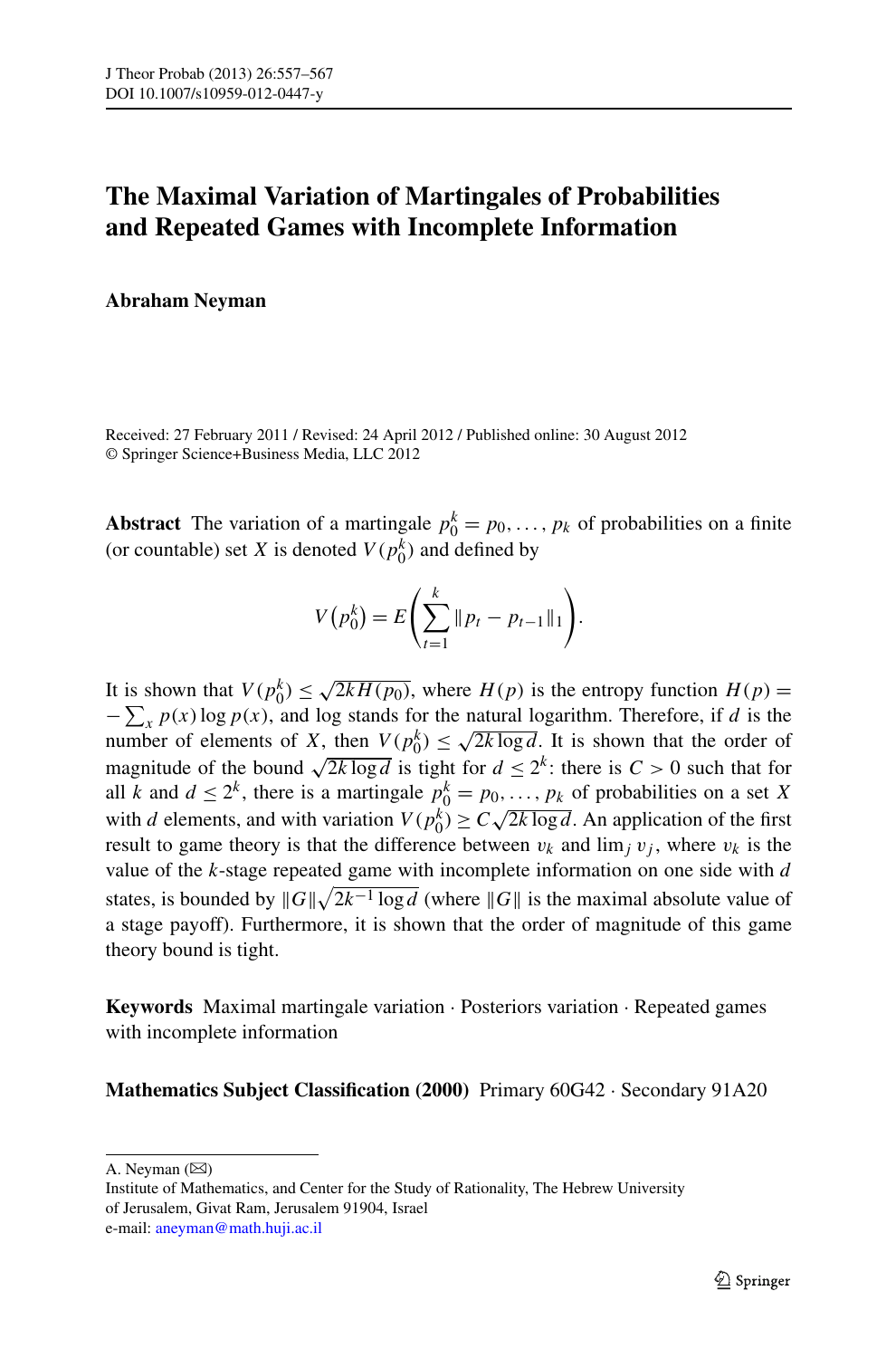# **1 Introduction**

Bounds on the variation of a martingale of probabilities are useful in the theory of repeated games with incomplete information. Such martingales arise as sequences of an uninformed player's posteriors  $p_0^k = p_0, \ldots, p_k$  of an unknown game parameter. The martingale's variation,  $V(p_0^k) := E \sum_{t=1}^k ||p_t - p_{t-1}||_1$ , bounds from above (a positive constant times) the payoff advantage that the more informed player has over the less informed one in a two-person zero-sum *k*-stage repeated game with incomplete information on one side; see  $[1, 3-5]$  $[1, 3-5]$  $[1, 3-5]$  $[1, 3-5]$ .

The maximal variation of a martingale  $p_0^k$  of probabilities over a finite set depends both on the initial probability  $p = p_0$  and on k. It is bounded by a positive constant  $C(p)$  times the square root of k. This inequality is used in Aumann and Maschler  $[1]$  $[1]$ <sup>[1](#page-1-0)</sup> to prove that the rate of convergence of the minmax value  $v_k$  of the  $k$ -repeated game with incomplete information on one side and perfect monitoring is  $O(1/\sqrt{k})$ . Zamir [[5\]](#page-10-2) proved the tightness of this bound: there is a repeated game with incomplete information on one side and perfect monitoring for which the *error term*,  $v_k - \lim v_k$ , is greater than or equal to  $1/\sqrt{k}$ .

Mertens and Zamir [\[3](#page-10-1)] showed that  $C(p)$  is less than or equal to  $\sqrt{d-1}$ , where *d* is the number of elements in the support of  $p$ , and the error term is less than or equal to  $||G||\sqrt{d-1}/\sqrt{k}$ , where  $||G||$  is the maximal absolute value of a payoff in one of the maximal absolute value of a payoff in one of the possible *d* single-stage games.

The objective of the present paper is to improve the order of magnitude of the term<br> $\sqrt{d}$  in the above-mentioned bounds. The main result of the paper is that  $V(p_0^k) \le$ The objective of the present paper is to improve the order of magnitude of the term  $\sqrt{2kH(p)} \leq \sqrt{2k \log d}$ , where *H* is the entropy function. This inequality implies  $\sqrt{2k}H(p) \le \sqrt{2k} \log a$ , where *H* is the entropy function. This inequality implies that the error term is less than or equal to  $\|\mathcal{G}\|\sqrt{2H(p)}/\sqrt{k}$ , which is less than or and the error term is less to<br>equal to  $||G|| \sqrt{2 \log d}/\sqrt{k}$ .

We also provide tightness results for both the variation of a martingale of probabilities and the error term in repeated games with incomplete information on one side: there exists a positive constant *C* such that for all positive integers *k* and *d* with  $1 < d \leq 2^k$ , there are (1) a martingale of probabilities on a finite set with *d* with  $1 < u \leq 2$ , there are (1) a mattingate of probabilities on a finite set with *a* elements  $p_0^k : p_0, \ldots, p_k$  with variation greater than  $C \sqrt{k \log d}$  and (2) a repeated game with incomplete information on one side with an error term that is greater than game with incomp<br>*C*  $\|G\|\sqrt{\log d}/\sqrt{k}$ .

## <span id="page-1-0"></span>**2 The Results**

Let *X* be a finite (or countable) set. For  $x \in X$ , the *x*th coordinate of an element *q* ∈  $\mathbb{R}^X$  is denoted *q(x)*, and  $\ell_1(X)$  is the (Banach) space of all elements *q* ∈  $\mathbb{R}^X$ with  $\sum_{x \in X} |q(x)| < \infty$ . Obviously, if *X* is a finite set, then  $\ell_1(X)$  equals  $\mathbb{R}^X$ . The  $\ell_1$ 

<sup>&</sup>lt;sup>1</sup>This book is based on reports by Robert J. Aumann and Michael Maschler which appeared in the 1960s in *Report of the U.S. Arms Control and Disarmament Agency*. See "Game theoretic aspects of gradual disarmament" (1966, ST–80, Chap. V, pp. V1–V55), "Repeated games with incomplete information: a survey of recent results" (1967, ST-116, Chap. III, pp. 287-403), and "Repeated games with incomplete information: the zero-sum extensive case" (1968, ST–143, Chap. III, pp. 37–116).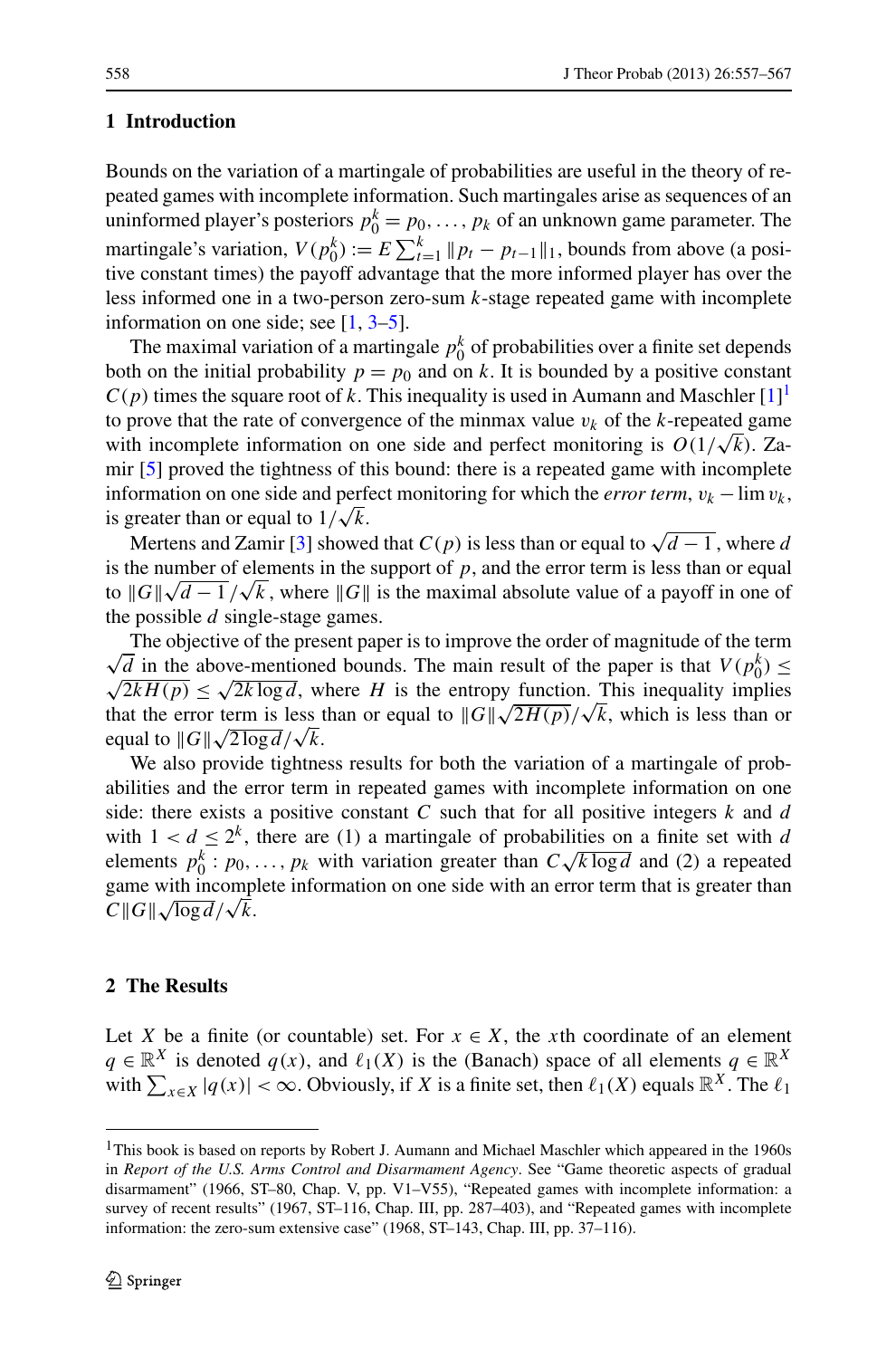norm of  $q \in \ell_1(X)$  is  $||q||_1 := \sum_{x \in X} |q(x)|$ , and (thus) the  $\ell_1$  distance between two elements  $p, q \in \ell_1(X)$  is the sum  $\|p - q\|_1 = \sum_{x \in X} |p(x) - q(x)|$ . A *k*-step  $\ell_1(X)$ valued martingale is a stochastic process  $p_0^k = p_0, \ldots, p_k$  where  $p_t, 0 \le t \le k$ , takes values in  $\ell_1(X)$  and  $E(p_t | p_0, \ldots, p_{t-1}) = p_{t-1}$ . Let  $\Delta(X)$  denote all probabilities on *X*, i.e., all elements  $p \in \mathbb{R}_+^X$  with  $\sum_{x \in X} p(x) = 1$ , and for  $p \in \Delta(X)$  and a positive integer *k*, we denote by  $\mathcal{M}_k(X, p)$  the set of all martingales  $p_0^k$  with  $p_t \in \Delta(X)$  and  $p_0 = p$ .

The variation of the martingale  $p_0^k$  is denoted  $V(p_0^k)$  and is defined by  $V(p_0^k)$  =  $E(\sum_{t=1}^{k} ||p_t - p_{t-1}||_1)$ . Set

$$
V(k, p) := \sup \{ V(p_0^k) : p_0^k \in \mathcal{M}_k(X, p) \}
$$
 (1)

and

$$
V(k, d) := \sup \{ V(k, p) : p \in \Delta(X) \text{ and } |X| = d \}.
$$
 (2)

<span id="page-2-0"></span>A trivial inequality is  $V(k, p) \leq 2k$ . A classical bound (that is used in the theory of repeated games with incomplete information; see  $[1, 3]$  $[1, 3]$  $[1, 3]$  $[1, 3]$  $[1, 3]$ ) of  $V(k, d)$  is

$$
V(k,d) \le \sqrt{k(d-1)}.
$$

This classical bound improves the trivial bound only for  $d \leq 4k$ . Our objective is to derive a meaningful bound that (1) is applicable also to  $d > 4k$ , and (2) such that its order of magnitude is the best possible one for large *d*. We have the following:

#### **Theorem 1**

$$
V(k, p) \le \sqrt{2kH(p)}
$$

*and thus*

$$
V(k, d) \le \sqrt{2k \log d},
$$

*where*  $H(p) = -\sum_{x} p(x) \log p(x)$  *is the entropy function, and* log *stands for the natural logarithm*.

As  $V(k, p) < 2k$ , the results of Theorem [1](#page-2-0) are of interest for  $H(p) < 2k$  and for *d* ≤  $e^{2k}$ . For large values of *d* ≤  $e^{2k}$ , the bound  $\sqrt{2k \log d}$  is a significant improvement over the classical bound  $\sqrt{k(d-1)}$ . Moreover, as there are probabilities *p* over a countable set *X* with finite entropy, the bound  $\sqrt{2kH(p)}$  is applicable independently of the size of the set *X*.

<span id="page-2-1"></span>One may wonder if the order of magnitude of each of the bounds,  $\sqrt{2k \log d}$  and  $\sqrt{2kH(p)}$ , is the best possible. For  $X = \{0, 1\}$  and  $p(\alpha) = (\alpha, 1 - \alpha) \in \Delta(X)$ , we have  $V(k, p(\alpha)) \leq \sqrt{k\alpha(1-\alpha)}$ . Since  $\alpha(1-\alpha) = o(H(p(\alpha)))$  as  $\alpha \to 0^+$ , the order of magnitude of the bound  $\sqrt{kH(p)}$  is not tight. The next result demonstrates the tightness of the order of magnitude of the bound  $\sqrt{2k \log d}$  $\sqrt{2k \log d}$  $\sqrt{2k \log d}$  for large values of *d*.<sup>2</sup> We have the following:

<sup>&</sup>lt;sup>2</sup>I wish to thank Benjamin Weiss for raising the question of the tightness of the factor  $\sqrt{\log d}$  in the bound and demonstrating for each positive  $\ell$  the existence of a simple martingale of probabilities  $p_0^{\ell}$  on a set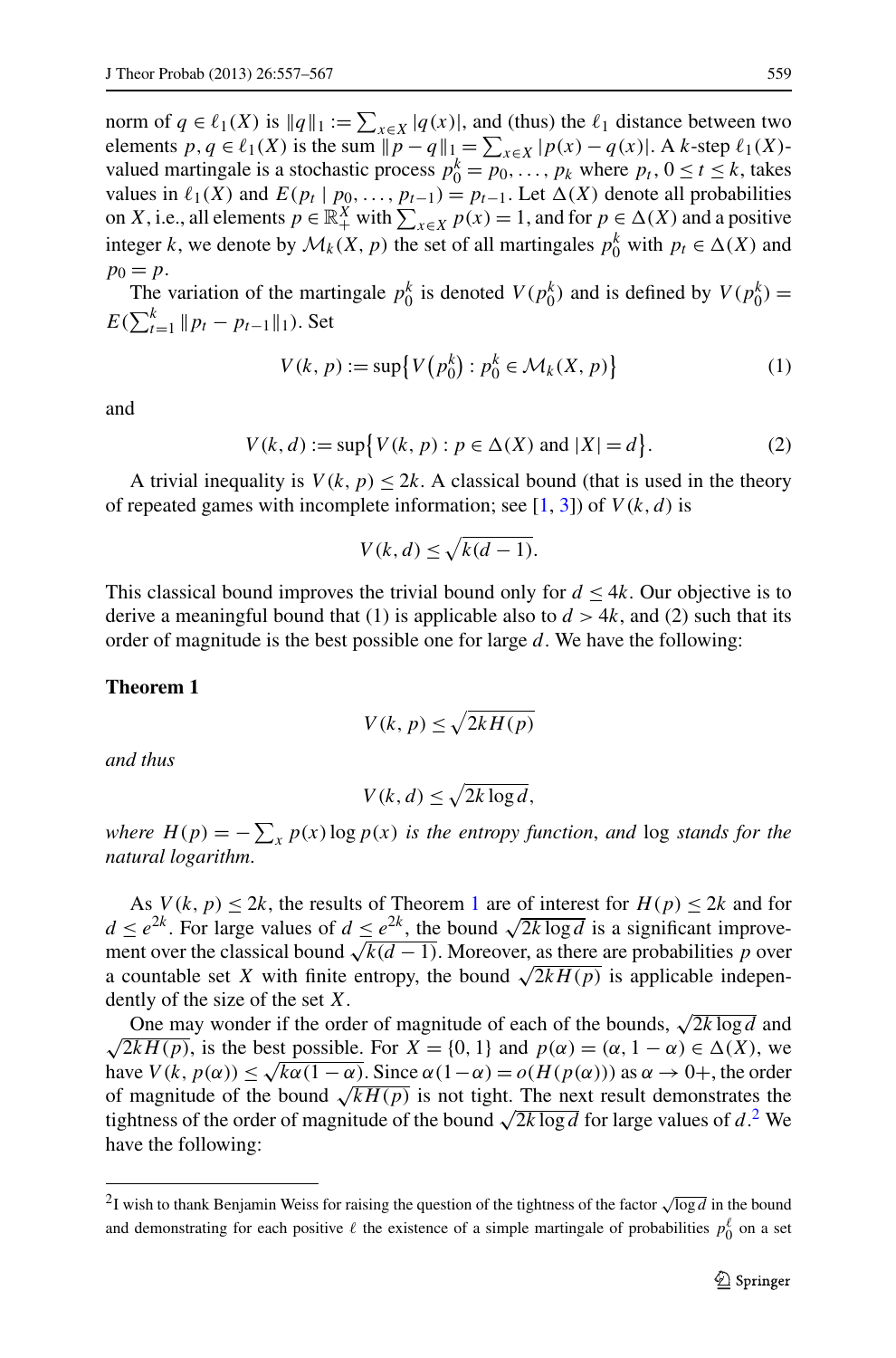<span id="page-3-1"></span>**Theorem 2** *There is a positive constant*  $C > 0$  *such that for all*  $k$  *and*  $d \leq 2^k$ *, there is*  $p_0^k \in M_k(X, p_0)$  *with*  $|X| = d$  *such that* 

$$
V(p_0^k) \ge C\sqrt{k \log d}.
$$

Bounds of the variation of martingales of probabilities are useful in the study of repeated games with incomplete information [\[1](#page-10-0)]. In a two-person zero-sum repeated game with incomplete information on one side (henceforth, RGII-OS) the players play repeatedly the same stage game *G*. However, the game depends on a state  $x \in X$ known only to player 1 (P1), and *x* is chosen according to a probability  $p \in \Delta(X)$  that is commonly known. In the course of the game player 2 (P2) may learn information about *x* only from past actions of player 1.

Formally, an RGII-OS *Γ* is defined by a state space *X*, a probability  $p \in \Delta(X)$ , finite sets of stage actions, *I* for P1 and *J* for P2, and for every  $x \in X$ , we have a two-person zero-sum  $I \times J$  matrix game  $G^x$ . We write  $\Gamma = \langle X, p, I, J, G \rangle$ , where *G* stands for the list of matrix games  $(G^x)_{x \in X}$ . The  $(i, j)$ th entry of  $G^x$ , denoted  $G_{i,j}^x$ , is the payoff from P2 to P1 when in state *x* the players play the action pair  $(i, j)$ .

The *k*-stage repeated game, denoted  $\Gamma_k(p)$ , or  $\Gamma_k$  for short, is played as follows. Nature chooses  $x \in X$  according to the probability p. P1 is informed of nature's choice *x*, but P2 is not. At stage  $1 \le t \le k$ , P1 chooses  $i_t \in I$ , and simultaneously P2 chooses  $j_t \in J$  (and these choices are observed by the players following the play in stage *t*). The choice of  $i_t$  may depend on  $x, i_1, j_1, \ldots, i_{t-1}, j_{t-1}$  (which is the information of P1 before the play at stage  $t$ ), and the choice of  $j_t$  may depend on  $i_1, j_1, \ldots, i_{t-1}, j_{t-1}$  (which is the information of P2 before the play at stage *t*).

A pair of strategies  $\sigma$  of P1 and  $\tau$  of P2 (together with the initial probability *p*) defines a probability distribution  $P_{\sigma,\tau}^p$ , or  $P_{\sigma,\tau}$  for short, on the space of plays  $x, i_1, j_1, \ldots, i_k, j_k$ , and thus on the stream of payoffs  $g_t := G_{i_t,j_t}^x$ . The (normalized) payoff of the *k*-stage repeated game is the average of the payoffs in the *k*-stages of the game, namely,  $g_k = \frac{1}{k} \sum_{t=1}^k g_t$ . The minmax value of  $\Gamma_k(p)$  is  $v_k(p) := \max_{\sigma} \min_{\tau} E_{\sigma, \tau} \bar{g}_k$ , where  $E_{\sigma, \tau}$  stands for the expectation with respect to the probability  $P_{\sigma,\tau}^p$ , the maximum is over all mixed (or behavioral) strategies  $\sigma$  of P1, and the minimum is over all mixed (or behavioral) strategies  $\tau$  of P2.

 $\sum_{x} q(x)G^{x}$  is a function of  $q \in \Delta(X)$  and is denoted *u(q)*. The least concave func-For fixed components  $(X, I, J, G)$ , the minmax value of the matrix game tion on  $\Delta(X)$  that is greater than or equal to *u* ("smallest concave majorant") is denoted cav *u*. Aumann and Maschler [\[1](#page-10-0)] proved that  $v_k(p) \geq (cav u)(p)$  and that  $v_k(p)$  converges to  $(cav u)(p)$  as  $k \to \infty$ . Moreover, [\[1](#page-10-0)] shows that the bound of the variation of the martingale of probabilities bounds the (nonnegative) difference  $v_k(p) - (\text{cav } u)(p)$ . Explicitly, if  $||G|| := \max_{x, i, j} |G_{i, j}^x|$ , we have

<span id="page-3-0"></span>
$$
v_k(p) - (cav u)(p) \le ||G|| V(k, p)/k.
$$
 (3)

with  $2^{\ell}$  elements and with variation  $\ell$ . Specifically, starting with the uniform probability, in each stage half of the nonzero probabilities (each half equally likely) move to zero, and the other half double their probabilities. Therefore, for each fixed  $\alpha > 0$ , there is a positive constant  $0 < C(\alpha)$  ( $\rightarrow_{\alpha \rightarrow 0+} 0$ ) such that for *k* and *d* with  $\alpha \leq \frac{\log_2 d}{k} \leq 1$ ,  $V(k, d) \geq [\log_2 d] \geq C(\alpha) \sqrt{k \log d}$ .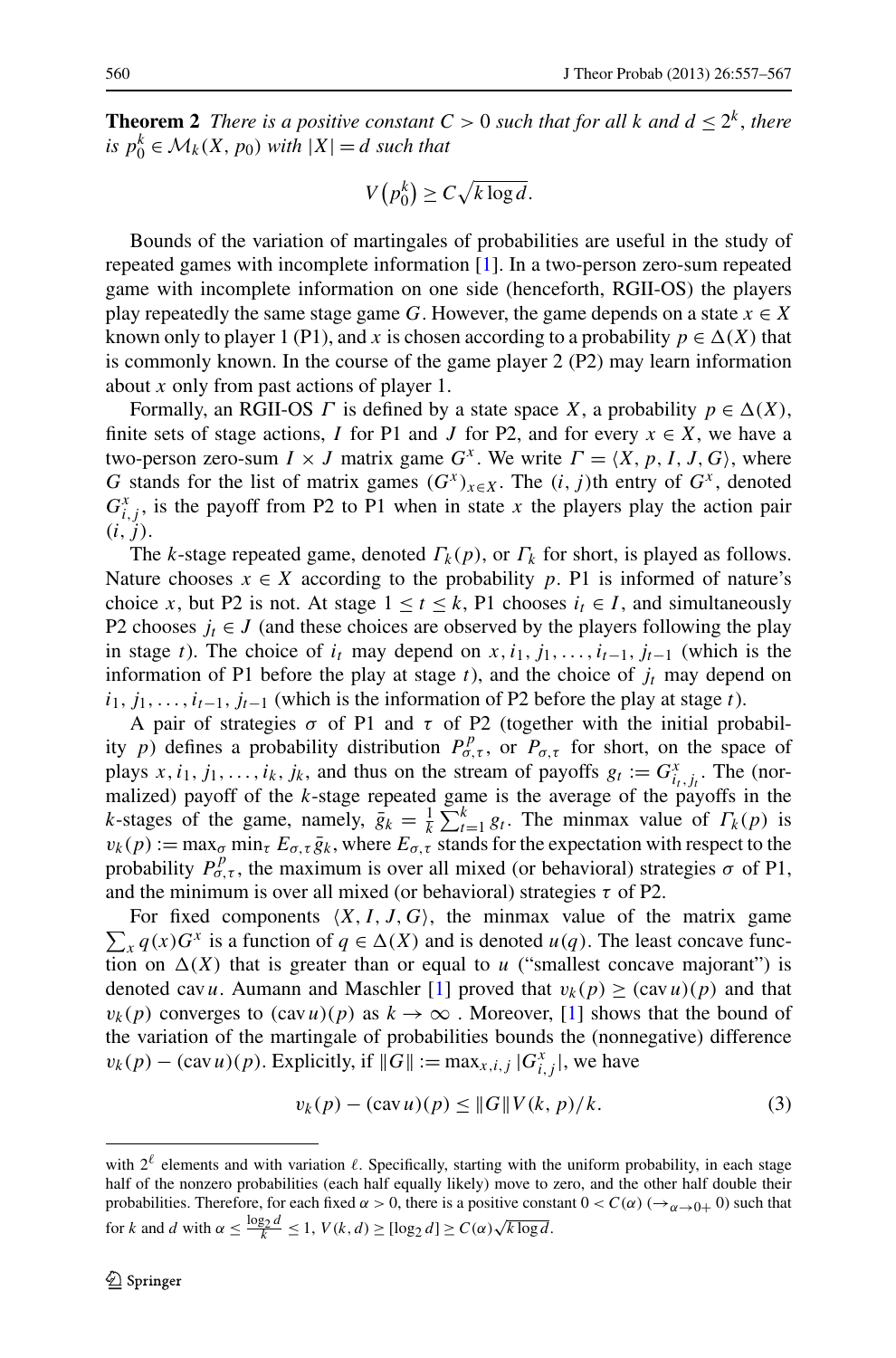Inequality ([3\)](#page-3-0) yields on the one hand a rate of convergence of  $v_k(p)$  and on the other hand enables us to approximate the value  $v_k(p)$  for a specific *k* and a specific game. The classical bound of  $V(k, p)$  that is used in [\[1](#page-10-0), [3](#page-10-1)] and in subsequent works is

<span id="page-4-0"></span>
$$
V(k, p) \le V(k, d) \le \sqrt{k(d-1)}.
$$

<span id="page-4-1"></span>For  $d > k$ , this bound is not useful. Theorem [1](#page-2-0) provides an effective bound when *d* is subexponential in *k*, namely, when  $\log d = o(k)$ , or, more generally, when  $H(p)/k$ is small. Applying the bound in Theorem  $1$  to inequality  $(3)$  $(3)$  implies that

$$
v_k(p) - (\operatorname{cav} u)(p) \le ||G|| \sqrt{\frac{2\log d}{k}}.
$$
 (4)

One may wonder if the order of magnitude of the bound in [\(4](#page-4-0)) is tight. We have the following:

**Theorem 3** *There is a positive constant C such that for all*  $k$  *and*  $d \leq 2^k$ , *there is a repeated game Γ* with incomplete information on one side with ( $\|G\|$  > 0 *and*) *d states such that*

$$
v_k(p) - (\operatorname{cav} u)(p) \ge C ||G|| V(k, d)/k. \tag{5}
$$

## **3 Proofs**

*Proof of Theorem [1](#page-2-0)* Let  $p_0^k$  be  $(\mathcal{H}_t)_t$ -adapted; that is,  $p_t$  is measurable with respect to the  $\sigma$ -algebra  $\mathcal{H}_t \subset \mathcal{H}_{t+1}$ . Without loss of generality we can assume that  $H_t$  are finite, namely, algebras. (Indeed, if  $p_t$  is measurable with respect to the *σ*-algebra  $H_t \subset H_{t+1}$ , one replaces  $H_t$  with an algebra  $H_t^* \subset H_{t+1}^*$  such that  $||E(p_t | H_t^*) - p_t|| \le \varepsilon/k$  and replaces  $p_t$  with  $\hat{p}_t := E(p_t | H_t^*) (= E(p_k | H_t^*)).$ Note that  $\sum_{t=1}^{k} \|\hat{p}_t - \hat{p}_{t-1}\| + 2\varepsilon \ge \sum_{t=1}^{k} \|p_t - p_{t-1}\|$ .) In that case we can assume that: (1) *P* is a probability on the product  $\overline{X} \times (\times_{t=0}^{k} A_t)$ , where  $A_t$  are finite sets (e.g., the atoms of the algebra  $\mathcal{H}_t$ ); (2)  $(x, a_0, a_1, \ldots, a_k)$  is a vector of random variables having distribution *P*; and (3)  $p_t$  is the conditional distribution of *x* given  $a_0, \ldots, a_t$ . Let  $P_t$  be the conditional (joint) distribution of  $(x, a_t)$  given  $(a_0, \ldots, a_{t-1})$ ,  $P_{tX}$  its marginal on *X*, and  $P_{tA_t}$  its marginal on  $A_t$ . Let  $P_{tX} \otimes P_{tA_t}$  denote the product distribution on *X* × *A<sub>t</sub>*, i.e.,  $P_{tX} \otimes P_{tA_t}(x, a_t) = P_{tX}(x)P_{tA_t}(a_t)$ . By Pinsker's inequality (see, e.g., [[2](#page-10-3), p. 300]), we have

$$
|| P_t - P_{tX} \otimes P_{tA_t} || \leq \sqrt{2} \sqrt{D(P_t || P_{tX} \otimes P_{tA_t})},
$$

where for two probabilities *P* and *Q* on a finite (or countable) set *Y*,  $||P - Q|| =$  $\sum_{y} |P(y) - Q(y)|$  and  $D(P||Q) = \sum_{y \in Y} P(y) \log \frac{P(y)}{Q(y)}$  (where log denotes the natural logarithm, and  $0 \log 0 = 0$ .

Let  $H_{P_t}(x) := -\sum_x P_t(x) \log P_t(x)$ ,  $H_{P_t}(a_t)$ , and  $H_{P_t}(x, a_t)$  denote the entropies of the random variables x,  $a_t$ , and  $(x, a_t)$ , where  $(x, a_t)$  has distribution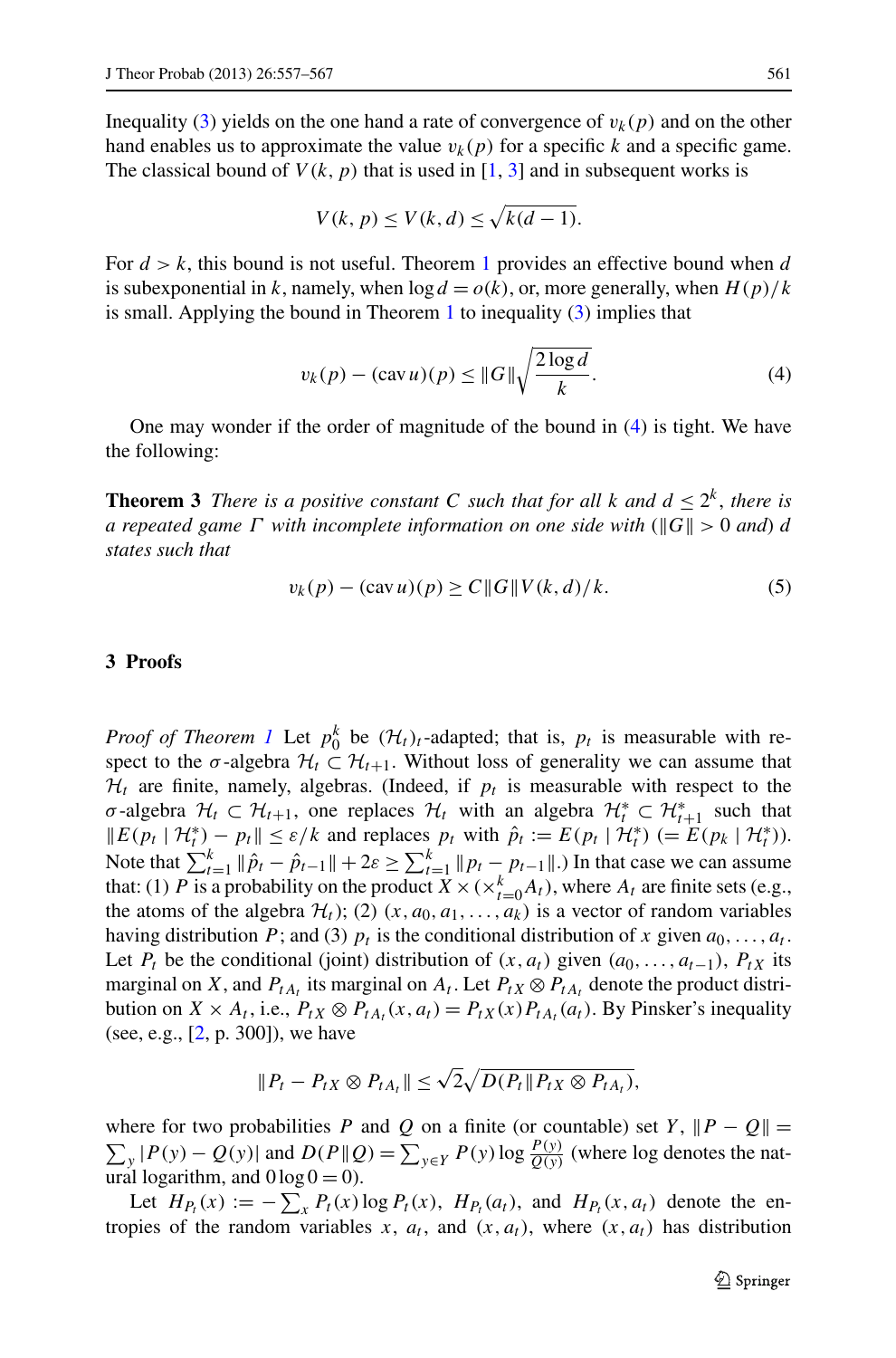$P_t$ , and  $H_P(x \mid a_t) := H_P(x, a_t) - H_P(a_t)$ . A straightforward computation yields  $D(P_t \| P_t X \otimes P_{tA_t}) = H_{P_t}(x) - H_{P_t}(x | a_t)$ . Therefore,

$$
||P_t - P_{tX} \otimes P_{tA_t}|| \le \sqrt{2} \sqrt{H_{P_t}(x) - H_{P_t}(x \mid a_t)}.
$$
\n(6)

Note that  $P_t$  is a random variable, which is a function of  $a_0, \ldots, a_{t-1}$ , and therefore, by the properties of conditional entropy,  $E_P H_{P_t}(x) = H_P(x \mid a_0, \ldots, a_{t-1})$ (where  $E_P$  denotes the expectation with respect to the probability distribution  $P$ ) and  $E_P H_{P_t}(x \mid a_t) = H_P(x \mid a_0, \ldots, a_{t-1}, a_t)$ . Therefore,

$$
E_P(H_{P_t}(x) - H_{P_t}(x \mid a_t)) = H_P(x \mid a_0, \ldots, a_{t-1}) - H_P(x \mid a_0, \ldots, a_{t-1}, a_t).
$$

Since the square root is a concave function, we have, by Jensen's inequality,

$$
E_P || P_t - P_t_X \otimes P_{tA_t} || \leq \sqrt{2} \sqrt{H_P(x | a_0, \ldots, a_{t-1}) - H_P(x | a_0, \ldots, a_{t-1}, a_t)}.
$$

Since  $E_P(\|p_t - p_{t-1}\| \mid \mathcal{H}_{t-1})$  equals  $\sum_{a \in A_t} P_{tA_t}(a) \sum_x |\frac{P_t(x,a)}{P_{tA_t}(a)} - P_{tX}(x)| =$  $\sum_{a \in A_t} \sum_x |P_t(x, a) - P_{tA_t}(a)P_{tX}(x)| = ||P_t - P_{tX} \otimes P_{tA_t}||$ , we deduce that  $E_P ||p_t - p_t||$  $p_{t-1}$   $\| = E_P \| P_t - P_t X \otimes P_{tA_t} \|$ , and therefore by substituting  $E_P \| p_t - p_{t-1} \|$  for  $E_P \| P_t - P_t X \otimes P_{tA_t} \|$  we get

$$
E_P || p_t - p_{t-1} || \le \sqrt{2} \sqrt{H_P(x | a_0, \ldots, a_{t-1}) - H_P(x | a_0, \ldots, a_{t-1}, a_t)}.
$$

Since the square root is a concave function, using Jensen's inequality and the equality and inequality  $\sum_{t=1}^{k} (H(x \mid a_0, ..., a_{t-1}) - H(x \mid a_0, ..., a_t)) = H(x) H(x \mid a_0, \ldots, a_k) \leq H(x)$ , we have

$$
E\sum_{t=1}^{k} \|p_t - p_{t-1}\| \le \sqrt{2k}\sqrt{H(x)} \le \sqrt{2k}\sqrt{\log d}.
$$

This completes the proof of Theorem [1.](#page-2-0)

*Proof of Theorem* [2](#page-3-1) Note that  $V(k, d)$  is increasing in *d* and *k*, and there is a positive *constant*  $C_1 > 0$  such that  $V(k, 2) \ge C_1 \sqrt{k}$ .

If  $p_0^{k_1}$  and  $q_0^{k_2}$  are two martingales with total variation  $V_1$  and  $V_2$ , respectively, then  $p_0 \otimes q_0, \ldots, p_{k_1} \otimes q_0$  is a martingale with total variation  $V_1$ , and  $p_{k_1} \otimes q_0$ ,  $p_{k_1} \otimes q_1, \ldots, p_{k_1} \otimes q_{k_2}$  is a martingale with total variation  $V_2$ , and therefore  $p_0 \otimes q_0, \ldots, p_{k_1} \otimes q_0, p_{k_1} \otimes q_1, \ldots, p_{k_1} \otimes q_{k_2}$  is a martingale with total variation  $V_1 + V_2$ . Therefore,

$$
V(k_1, p) + V(k_2, q) \le V(k_1 + k_2, p \otimes q),
$$
\n(7)

from which it follows that

$$
V(k_1, d_1) + V(k_2, d_2) \le V(k_1 + k_2, d_1 d_2). \tag{8}
$$

Inequality ([8\)](#page-5-0) implies that if *k* is a multiple of  $\ell$ , we have  $V(k, 2^{\ell}) \ge \ell V(k/\ell, 2) \ge$ *C*<sub>1</sub> √*k*/ $\ell$  = *C*<sub>1</sub> √*k* $\ell$ . Note that for all *k* and  $2 \le d \le 2^k$ , there is  $k \ge k_1 > k/2$  that

<span id="page-5-0"></span>
$$
\qquad \qquad \Box
$$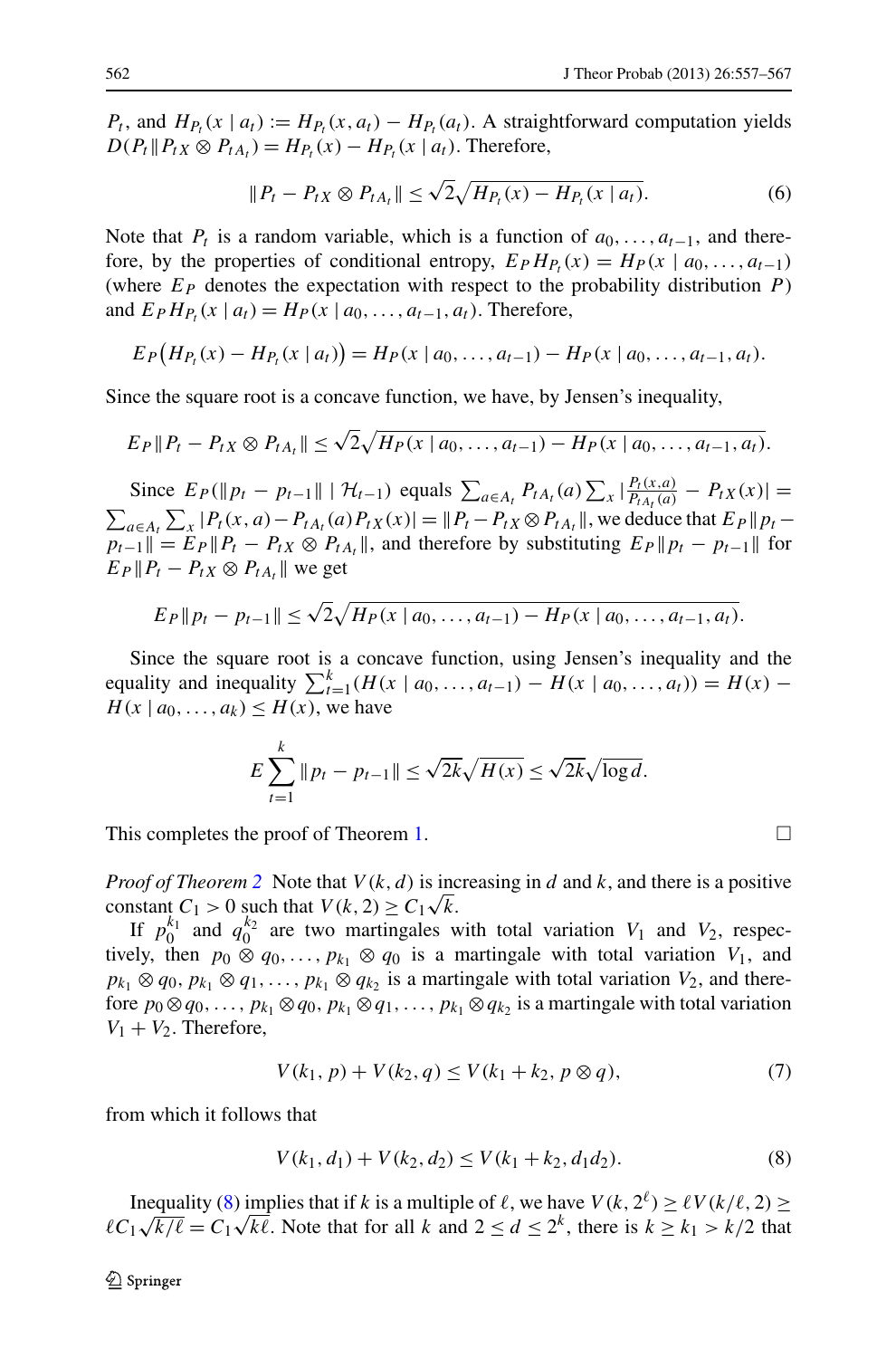is a multiple of  $\ell = [\log_2 d] \ge (\log_2 d)/2$  (where [*x*] is the largest integer that is less than or equal to *x*), and therefore  $V(k, d) \ge V(k_1, 2^{\ell}) \ge C_1 \sqrt{k_1 \ell} \ge C_1/2 \sqrt{k \log_2 d}$ . This completes the proof of Theorem [2.](#page-3-1)  $\Box$ 

*Proof of Theorem [3](#page-4-1)* Given two repeated games with incomplete information on one side,  $\Gamma^1 = \langle X_1, p_1, I_1, J_1, G^1 \rangle$  and  $\Gamma^2 = \langle X_2, p_2, I_2, J_2, G^2 \rangle$ , we define the game  $Γ = Γ_1 ⊗ Γ_2$  by

$$
\Gamma = \{ X = X_1 \times X_2, p = p_1 \otimes p_2, I = I_1 \times I_2 \times \{1, 2\}, J = J_1 \times J_2, G \},\
$$

where for  $x = (x_1, x_2)$ ,  $i = (i^1, i^2, b)$ , and  $j = (i^1, i^2) \in J$ ,

$$
G_{i,j}^x = G_{i^b,j^b}^{x_b},
$$

where  $G^{x_b}$  stands for the more explicit  $G^{b,x_b}$ . Note that  $||G|| = \max(||G^1||, ||G^2||)$ .

A possible helpful interpretation of *Γ* is that nature chooses a pair  $x_1 \in X_1$  and  $x_2 \in X_2$ , equivalently a pair of games  $G^{x_1}$  and  $G^{x_2}$ , according to the product probability  $p_1 \otimes p_2$ . P1 is informed of the choice  $(G^{x_1}, G^{x_2})$  of nature, but P2 is not. In each stage of the repeated game, both players select strategies for the first and for the second game, and P1 chooses in addition which one of the two games determines the stage payoff.

As a function of  $i = (i^1, i^2, b)$ , for each fixed  $b = 1, 2$ , the payoff function  $G_{i,j}^x$ does not depend on the coordinate  $i^c$  for  $c \neq b$ . Therefore we can replace the set *I* (which has  $2|I_1||I_2|$  elements) of stage actions of P1 in the repeated game *Γ* with the disjoint union of  $I_1$  and  $I_2$ .

Note that if  $v_k^b$  and  $v_k$  stand for the (normalized) values of the *k*-stage repeated games  $\Gamma^b$  and  $\Gamma$ , then

$$
v_{k_1+k_2} \ge \frac{k_1 v_{k_1}^1 + k_2 v_{k_2}^2}{k_1 + k_2}.
$$

Indeed, P1 can play  $b_t = 1$  in stages  $t = 1, \ldots, k_1$  and  $b_t = 2$  in stages  $t = k_1 + k_2$ 1,...,  $k_1 + k_2$ , and the first coordinates  $i_t^1$  of  $i_t$  follow, in stages  $t = 1, \ldots, k_1$ , and optimal strategy of P1 in  $\Gamma_{k_1}^1(p_1)$ , and the second coordinates  $i_t^2$  of  $i_t$  follow, in stages  $t = k_1 + 1, \ldots, k_1 + k_2$ , an optimal strategy of P1 in  $\Gamma_{k_2}^2(p_2)$ .

 $\text{For } \ell > 2 \text{ and a sequence } \Gamma^1 = \langle X_1, p_1, I_1, J_1, G^1 \rangle, \dots, \Gamma^{\ell} = \langle X_{\ell}, p_{\ell}, I_{\ell}, J_{\ell}, G^{\ell} \rangle$ of RGII-OS, we define by induction on  $\ell$  the game  $\Gamma = \bigotimes_{b=1}^{\ell} \Gamma^b$  by  $\Gamma =$  $(\bigotimes_{b=1}^{\ell-1} \Gamma^b) \otimes \Gamma^{\ell}.$ 

If  $v_k^b$ , respectively  $v_k$ , denotes the normalized value of the *k*-stage repeated game  $\Gamma_k^b(p_b)$ , respectively  $\Gamma_k(\bigotimes_{b=1}^{\ell} p_b)$ , and  $k = k_1 + \cdots + k_{\ell}$ , then

$$
v_k \geq \frac{\sum_{b=1}^{\ell} k_b v_{k_b}^b}{k}.
$$

Note that a stage action of P1 in *Γ* is a list of stage actions  $i^1, \ldots, i^{\ell}$  (with  $i^b \in I_b$ ) and a number *b* (with  $1 \le b \le \ell$ ). However, given *b*, the payoff depends only on the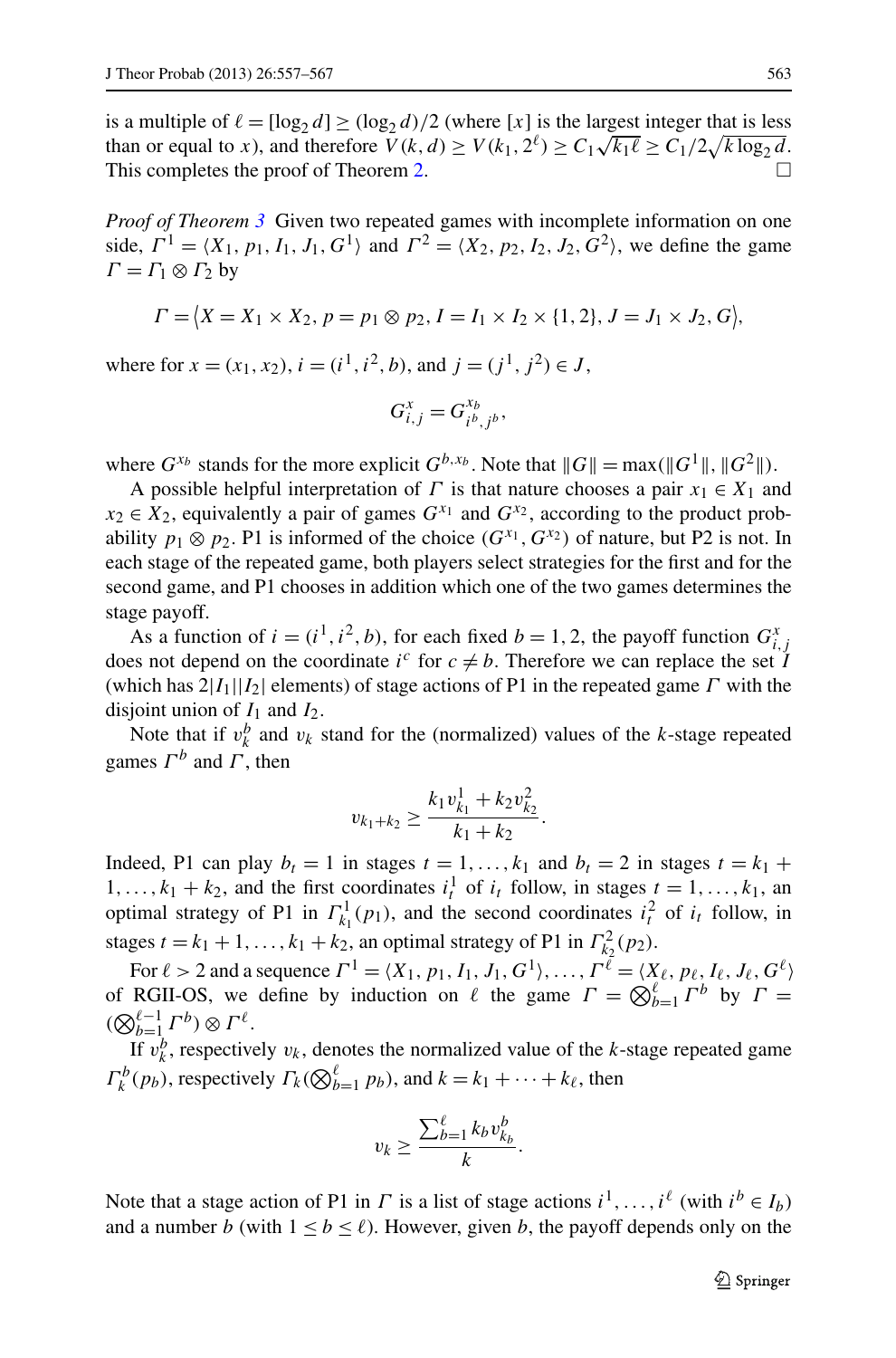coordinate  $i^b$  of the stage actions. Therefore we can replace the stage actions of P1 in *Γ* with the disjoint union of the action sets  $I_b$ , and so with a set of size  $\sum_b |I_b|$ .

Consider the example of the RGII-OS  $\Gamma^z = \langle X = \{0, 1\}, (1/2, 1/2), I, J, G \rangle$ , in-troduced by Zamir [[5,](#page-10-2) Sect. 3]. The set of states is  $X = \{0, 1\}$ , and players' action sets are  $I = \{0, 1\}$  for P1 and  $J = \{0, 1\}$  for P2. The two payoff matrices are  $G^0$  and  $G^1$ :  $G_{0,0}^0 = 3$ ,  $G_{0,1}^0 = -1$ ,  $G_{0,0}^1 = 2 = -G_{0,1}^1$ , and  $G_{i,j}^* = -G_{1-i,j}^*$ . Let  $v_k^z$  denote the normalized value of the *k*-stage repeated game  $\Gamma^z$ . Zamir [\[5](#page-10-2)] shows that  $\lim_n v_n^z = 0$ and  $v_k^2 \ge C_1/\sqrt{k}$ , where  $C_1 > 0$  is a positive constant.

Consider the RGII-OS  $\Gamma = \bigotimes_{b=1}^{\ell} \Gamma^z$ , and let  $v_k$  denote the normalized value of the *k*-stage repeated game *Γ* . It follows that

$$
v_k \ge \max\left\{\frac{\sum_{b=1}^{\ell} k_b v_{k_b}^z}{k} : k_b \ge 0 \text{ and } \sum_{b=1}^{\ell} k_b = k\right\},\right.
$$

and therefore if *k* is a multiple of  $\ell$ , we can take  $k_b = k/\ell$ , and therefore

$$
v_k \ge v_{k/\ell}^z \ge C_1 \sqrt{\ell/k}.
$$

For arbitrary *k* and  $d \leq 2^k$ , there is  $k \geq k_1 > k/2$  that is a multiple of  $\ell := \lfloor \log_2 d \rfloor$  $(≥ (log<sub>2</sub> d)/2)$ . As P1 can play  $(1/2, 1/2)$  in the last  $k - k<sub>1</sub>$  stages,  $kv<sub>k</sub> ≥ k<sub>1</sub>v<sub>k<sub>1</sub></sub>$ , and thus  $kv_k \ge C_1 \sqrt{k_1} \sqrt{\ell}$ . Therefore,  $v_k \ge \frac{C_1}{2\sqrt{k}} \sqrt{\log d}$ .

Finally, the existence of an optimal strategy of P2 in the infinitely repeated game  $\Gamma^z$  (or a direct computation of the function  $u(p)$ , the minmax value of the game  $\sum_{x} p(x)G^{x}$ , for the game *Γ*) yields  $\lim_{n} v_{n} = 0$ . Note that the stage payoffs of the RGII-OS *Γ* are bounded by 3 (independent of the number of factors  $\ell$ ). Altogether, we have constructed for any *k* and  $d \leq 2^k$  a repeated game  $\Gamma = \langle X, p, I, J, G \rangle$  with  $|X| \le d$ , equivalently  $|X| = d$  ( $|I| \le 2 \log d$ ) and  $||G|| = 3$ , and

$$
v_k - \lim_{n \to \infty} v_n \ge C_1/2\sqrt{\log d}/\sqrt{k}.
$$

This completes the proof of Theorem [3.](#page-4-1)  $\Box$ 

## **4 Remarks**

#### 4.1 Comments on the Proof of Theorem [1](#page-2-0)

Our proof of Theorem [1](#page-2-0) relies on Pinsker's inequality, and it uses informationtheoretic tools. In fact, the information-theoretic intuition has led us to the result and its proof. However, readers unfamiliar with the information-theoretic concepts may find the proof obscure. The following is an alternative derivation (which disguises the use of the information-theoretic techniques) and uses classical martingale theory techniques. First, note that Pinsker's inequality implies that if *Z* and *Y* are two nonnegative random variables with  $EZ = EY$ , then  $E|Z - Y| \leq$  $\sqrt{2EZ\sqrt{EZ\log Z - EZ\log Y}}$ . In particular, if  $E(Z | Y) = Y$  (e.g., when *Y* is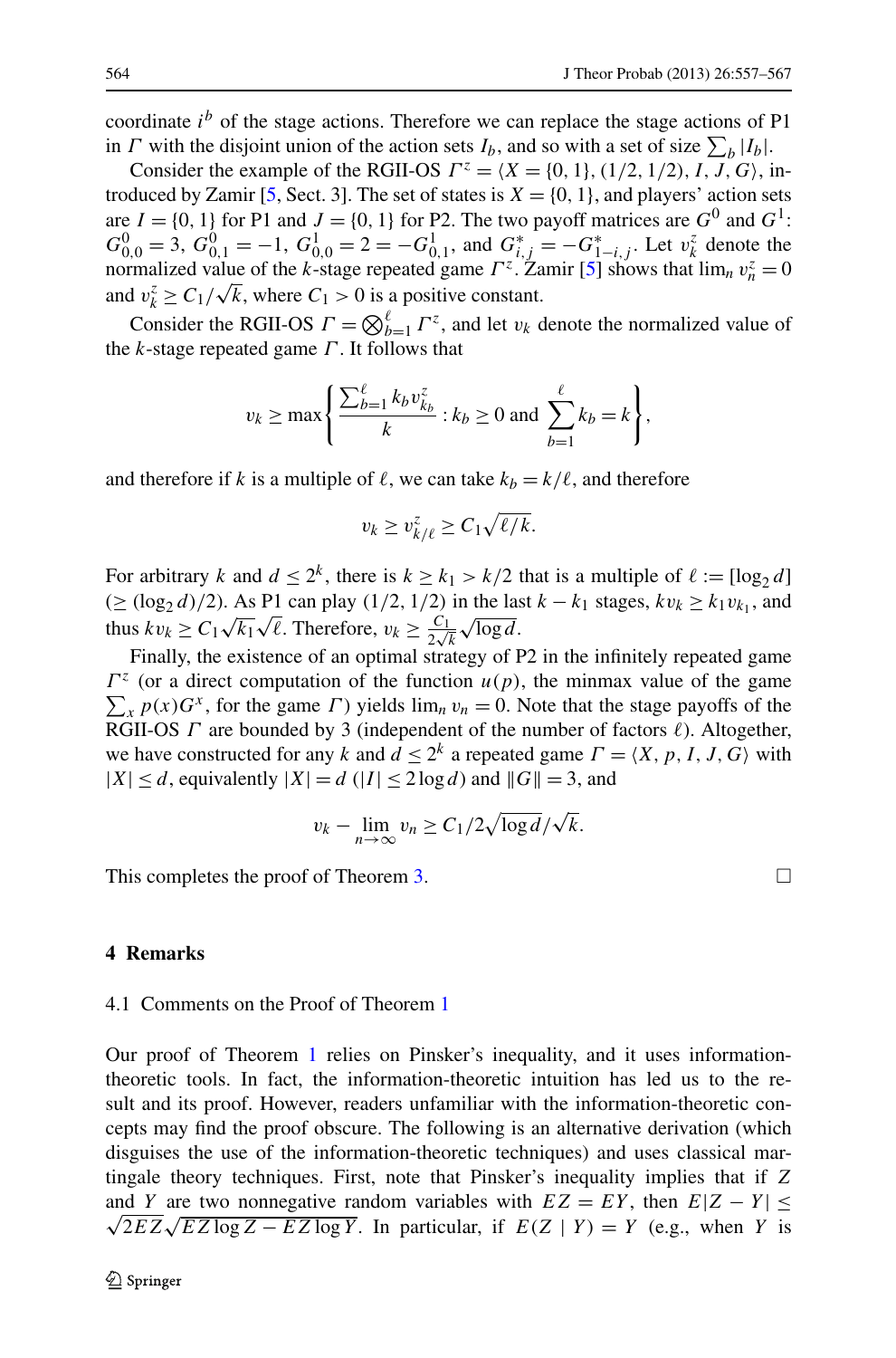the constant random variable  $Y = EZ$ ), then  $EZ \log Y = E(E(Z \log Y | Y)) =$ *EY* log*Y* , and therefore

<span id="page-8-0"></span>
$$
E|Z - Y| \le \sqrt{2EZ}\sqrt{EZ\log Z - EZ\log Y} = \sqrt{2EZ}\sqrt{EZ\log Z - EY\log Y}.
$$
 (9)

Inequality ([9\)](#page-8-0), which is equivalent to Pinsker's inequality, can obviously be proved directly.<sup>3</sup> The continuation of the proof avoids the (explicit) use of informationtheoretic techniques.

It follows from inequality [\(9](#page-8-0)) that if  $Z_0, \ldots, Z_k$  is a martingale of nonnegative random variables, then

$$
\sum_{t=1}^{k} |Z_t - Z_{t-1}| \le \sqrt{2EZ_0} \sum_{t=1}^{k} \sqrt{EZ_t \log Z_t - EZ_{t-1} \log Z_{t-1}},
$$

which by Jensen's inequality, the concavity of the square root, and the telescopic feature of the series  $EZ_t \log Z_t - EZ_{t-1} \log Z_{t-1}$ , is less than or equal to

$$
\sqrt{2kE Z_0} \sqrt{E Z_k \log Z_k - E Z_0 \log Z_0}.
$$

Therefore, if  $p_0, \ldots, p_k$  is a martingale with values in  $\mathbb{R}^X_+$ , we have

$$
\sum_{t=1}^k E||p_t - p_{t-1}||_1 \le \sum_{x \in X} \sqrt{2k E p_0(x)} \sqrt{E p_k(x) \log p_k(x) - E p_0(x) \log p_0(x)}.
$$

By the Schwarz inequality we obtain that

$$
\sum_{t=1}^k E\|p_t - p_{t-1}\| \le \sqrt{2kE\sum_{x\in X} p_0(x)}\sqrt{E\sum_{x\in X} (p_k(x)\log p_k(x) - p_0(x)\log p_0(x))}.
$$

If  $p_k(x) \leq M(x)$ , then by the convexity of  $q \log q$  we have  $E p_k(x) \log p_k(x) \leq$  $E p_0(x) \log M(x)$ , and then

$$
\sum_{t=1}^k E||p_t - p_{t-1}||_1 \leq \sqrt{2kE \sum_{x \in X} p_0(x)} \sqrt{\sum_{x \in X} - E p_0(x) \log(p_0(x)/M(x))}.
$$

<span id="page-8-1"></span>If  $p_k(x) \leq 1$ , then  $p_k(x) \log p_k(x) \leq 0$ , and therefore

$$
\sum_{t=1}^k E ||p_t - p_{t-1}||_1 \le \sqrt{2kE \sum_{x \in X} p_0(x)} \sqrt{\sum_{x \in X} - E p_0(x) \log p_0(x)}.
$$

We conclude that if  $\sum_{x} p_0(x) = 1$ , then  $\sum_{t=1}^{k} E || p_t - p_{t-1} ||_1 \le \sqrt{2k} \sqrt{E H(p_0)}$ .

<sup>3</sup>I wish to thank Stanislaw Kwapien for suggesting a proof that avoids the information-theoretic techniques and communicating a simple analytical proof of the above displayed version of Pinsker's inequality.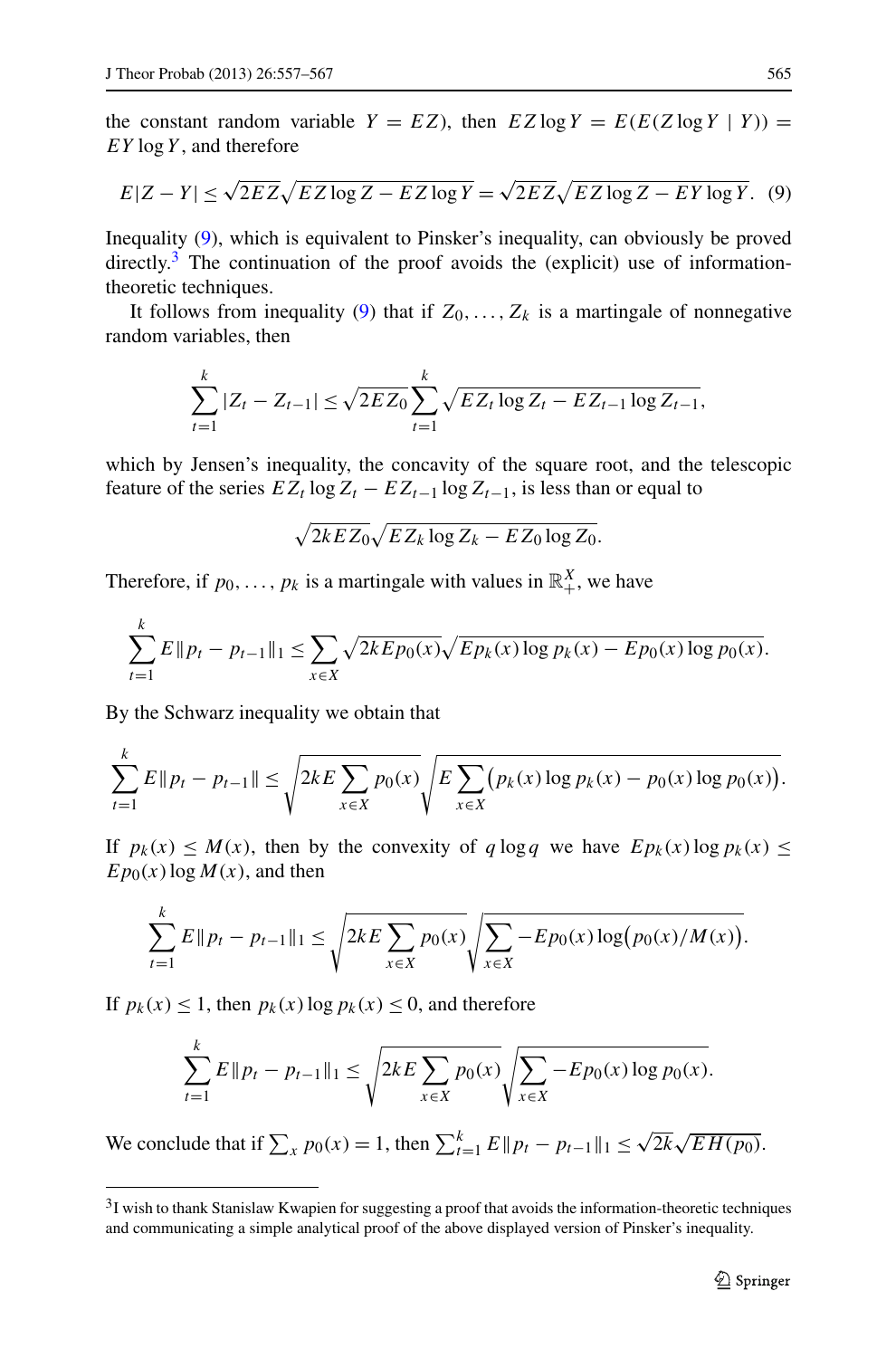#### 4.2 The Variation of a Martingale of Probabilities Over a Countable Set

It is of interest to find a necessary and sufficient condition for a distribution *p* on a countable set *X* for sup<sub>*k*</sub>  $\frac{1}{\sqrt{2}}$  $\frac{1}{k}V(k, p) < \infty$ . We remark here on the sufficient conditions derived from the classical method and our method of bounding the variation of martingales of probabilities.

The classical bound of the variation of a martingale  $p_0^k$  is obtained by bounding, for each fixed  $x \in X$ , the expectation variation  $E||y(x)||_1$ , where  $y(x) \in \mathbb{R}^k$ is the vector of martingale differences  $(p_1(x) - p_0(x), \ldots, p_k(x) - p_{k-1}(x))$  (thus  $||y(x)||_1 = \sum_{t=1}^{k} |p_t(x) - p_{t-1}(x)|$ , and summing over all  $x \in X$ . Assuming without loss of generality that  $p_0$  is a constant  $p \in \Delta(X)$ , we have (by the Cauchy– Schwarz inequality)  $||y(x)||_1 \le \sqrt{k} ||y(x)||_2$ , and, therefore, by Jensen's inequality,  $E ||y(x)||_1 \le \sqrt{k} \sqrt{E ||y(x)||_2^2}$ . By the martingale property,  $E ||y(x)||_2^2 = E((p_k(x))^2 - E((p_k(x))^2)$  $(p_0(x))^2$  =  $E((p_k(x)) - (p_0(x))^2)$ , which is less than or equal to  $p_0(x) - (p_0(x))^2$ . Therefore,

$$
E \|y(x)\|_1 \le \sqrt{k} \sqrt{p_0(x) - (p_0(x))^2}.
$$

Therefore, if  $p \in \Delta(X)$  and X is countable, the classical method yields that  $\sup_k \frac{1}{\sqrt{k}}$  $\frac{d}{dx}V(k, p) < \infty$  whenever  $\sum_{x} \sqrt{p(x)} < \infty$ . Since  $-q \log q = o(\sqrt{q})$  as  $q \to \infty$ 0+, the condition  $\sum_{x} \sqrt{p(x)} < \infty$  implies that  $H(p) = -\sum_{x} p(x) \log p(x) < \infty$ . Obviously, there are probabilities p over a countable set X such that  $H(p) < \infty$  but Obviously, there are probabilities p over a countable set A such that  $H(p) < \infty$  but  $\sum_{x} \sqrt{p(x)} = \infty$ . Therefore our bound provides a strictly sharper sufficient condition,  $H(p) < \infty$ , for sup<sub>k</sub>  $\frac{1}{\sqrt{2}}$  $\frac{1}{k}V(k, p) < \infty$ , compared to the one derived by using the classical method.

## 4.3 The Asymptotic Behavior of *V (k,d)*

The asymptotic behavior of  $V(k, d)$  deserves further study. Mertens and Zamir [\[4](#page-10-4)] prove that  $V(k, 2)/\sqrt{k}$  converges as  $k \to \infty$  to  $\sqrt{\frac{2}{\pi}}$ . It is of interest to find a corresponding limit theorem for  $V(k, d)/\sqrt{k \log d}$  as  $2^k \ge d \to \infty$ . The above-mentioned result of [\[4](#page-10-4)], together with our construction in the proof of Theorem [2](#page-3-1), yields that the lim inf of  $V(k, d) / \sqrt{k \log_2 d}$  is  $\geq \sqrt{\frac{2}{\pi}}$  as  $\frac{\log d}{k} + 1/d \to 0$  (namely, as  $\log d = o(k)$ ) and  $d \to \infty$ ).

### 4.4 Repeated Games with Incomplete Information

The proof of Theorem [3](#page-4-1) constructs for each  $d \leq 2^k$  an RGII-OS  $\Gamma = \langle X, p, I, J, G \rangle$ with  $|X| = d$  and  $v_k \ge \lim_n v_n + C\sqrt{k^{-1} \log d}$ , where  $0 < C = O(||G||)$ , and, in addition,  $|I| = O(\log d)$  and  $|J| = O(d)$ . We have not tried to minimize the order of magnitude of the number of elements of *I* and *J* . It is however impossible to construct such an example with bounded  $|I|$  and  $|J|$ . Indeed, in a forthcoming note we will show that for every RGII-OS  $\Gamma = \langle X, p, I, J, G \rangle$ , we have  $v_k \leq$  $\lim_{n} v_n + ||G||_* \sqrt{\frac{2|I \times J| \log k}{k}}$ , where  $||G||_* := 2E_p(\max_{i,j} G_{i,j}^x - \min_{i,j} G_{i,j}^x)$ . Therefore the inequality  $v_k \ge \lim_n v_n + C\sqrt{k^{-1}\log d}$  is possible only if  $|I \times J| \ge C \frac{\log d}{2 \log k}$ .